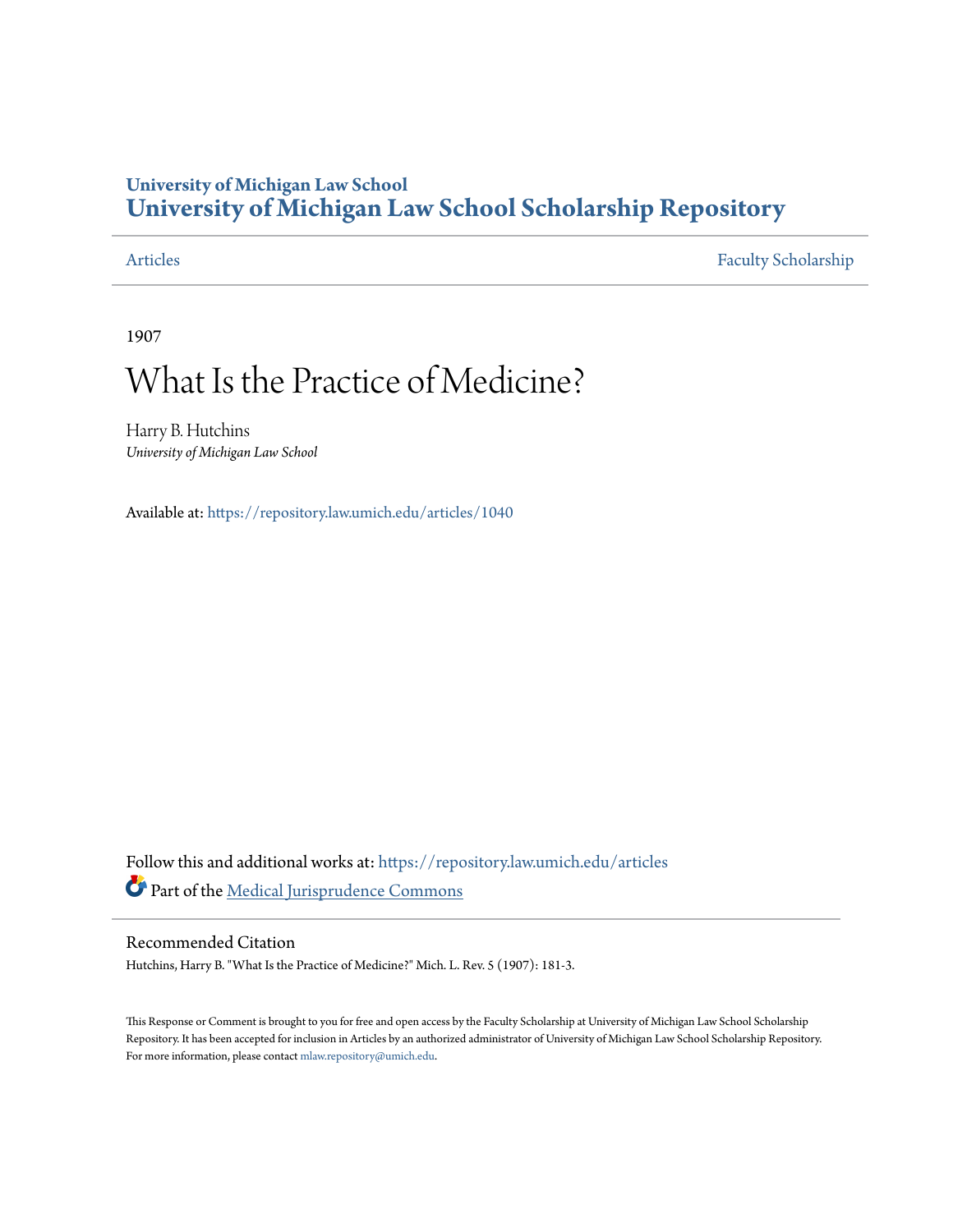# MICHIGAN **LAW** REVIEW

**PUBLISHED MONTHLY DURING THE ACADEMIC YEAR, EXCLUSIVE OF OCTOBER, BY THE** LAW **FACULTY** OF THE **UNIVERSITY** OF **MICHIGAN**

#### **SUESORIPTION PRICE. \$2.50 PER YEAR.**

**35 OENTS PER NUMBER**

|                                                                        |  | JAMES H. BREWSTER, Editor<br>ADVISORY BOARD: |                   |
|------------------------------------------------------------------------|--|----------------------------------------------|-------------------|
| HARRY B. HUTCHINS                                                      |  | Victor H. Lane                               | HORACE L. WILGUS. |
| Editorial Assistants, appointed by the Faculty from the Class of 1907: |  |                                              |                   |
| RALPH W. AIGLER, of Ohio.                                              |  | WILLIAM E. HAYES, of Iowa.                   |                   |
| JOHN P. BARNES, of Pennsylvania.                                       |  | GUSTAVE A. IVERSON. of Utah.                 |                   |
| Roy L. BLACK, of Indiana.                                              |  | RAYMOND R. KENDRICK, of Michigan.            |                   |
| Ivan E. CHAPMAN, of Michigan.                                          |  | HUGH T. MARTIN, of Illinois.                 |                   |
| WILLIAM B. CLARK, of Wisconsin.                                        |  | HENRY R. ROACH, of Michigan.                 |                   |
| ANSEL B. CURTISS, of Ohio.                                             |  | T. HARRY SLUSSER, of Illinois.               |                   |
| FABIAN B. DODDS, of Michigan.                                          |  | HUGO SONNENSCHEIN, of Illinois.              |                   |
| PALMER L. FALES, of Michigan.                                          |  | FRED L. WARNER, of New York.                 |                   |
| GEORGE GARDNER, JR., of Colorado.                                      |  | THOS. V. WILLIAMS, of Michigan.              |                   |
| CLARE M. GUNDRY, of Michigan.                                          |  | JUSTICE WILSON, of Ohio.                     |                   |

#### NOTE AND COMMENT

WHAT IS THE PRACTICE OF MEDICINE?-This question was quite fully considered in 4 MICHIGAN LAW REVIEW, pp. 373-379, and many of the cases bearing upon the subject that had been decided at the time of the writing of the note were therein collected and reviewed. The case of *State v. Wilhite,* decided by the Supreme Court of Iowa, November 14, i9o6, bears upon this subject, and is, perhaps, of sufficient importance to merit a brief reference.

The defendant was charged with practicing medicine without a license from the proper state authorities. He was convicted in the trial court, and upon appeal to the Supreme Court of the state, claimed, among other defenses, that the acts charged did not constitute the practice of medicine as defined **by** the statute, which provided that "any person shall be held as practicing medicine, surgery or obstetrics, or to be a physician within the meaning of this chapter, who shall publicly profess to be a physician, surgeon or obstetrician, and assume the duties, or who shall make a practice **of** prescribing or of prescribing and furnishing medicine for the sick, or who shall publicly profess to cure or heal." The defendant advertised himself as "Dr. Wilhite, Neurologist," but he denied practicing medicine in the ordinary sense of that term, and claimed that nature did the healing of the disease, he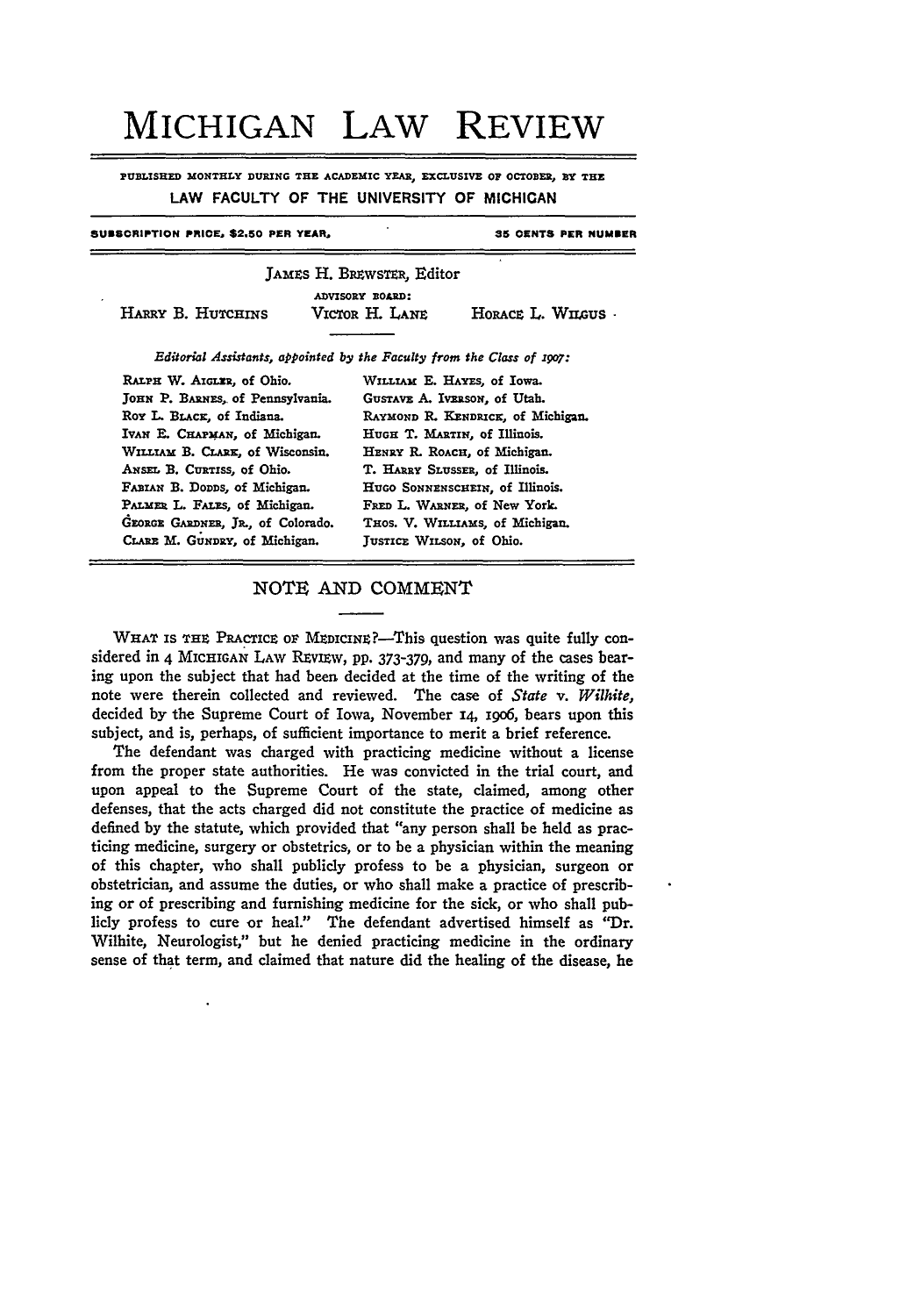simply discovering **by** his system the cause of disease and removing it, thus giving nature a chance. "To accomplish this," says the court, "he proposed to 'stop the leaks in the nervous system and repair the damages done, **by** methodical rest and dietetics.' In a long creed, criticising the treatment of disease **by** physicians generally, published in a local paper, he announced himself 'the master mechanic of the human body,' and added: 'The system **I** practice is taught in but one school in the world, and I am a graduate of that school,' and proceeded: 'If your organs are not working properly, call on a master mechanic who will remove the cause. If there is a leak of power, he stops it. If there is pressure on some of the shaftings (or nerves), causing a hot box (or pain), he removes it. If the right fuel has not been used, he orders the right kind, and if the fireman does not know how to fire, he teaches him or her the business.'" This published statement was signed

"Dr. J. C. Wilhite, 526<sup>y</sup> Central Avenue, Fort Dodge, Iowa."<br>The court held that the defendant was a practitioner of medicine, within the meaning of the statute, first because of his public profession of ability and readiness to heal and cure, and secondly because of his advice to patients as to how to care for themselves so that nature might effect a cure. The decision was based upon *State v. Heath,* **125** Iowa, **585,** ioi **N.** W. Rep. **429,** and *State v. Ednunds,* **127** Iowa, **333, ioi N.** W. Rep. **431.** In the **former** the court construed that part of the medical act above quoted, and held that it was the evident.intention of the legislature to divide those who should be deemed to be practicing medicine into three classes, the first embracing all those who profess to be physicians and assume the duties; the second, those who make a practice of prescribing, or prescribing and furnishing medicine for the sick; and third, those who publicly profess to cure or heal. In speaking of those embraced within the last class, the court said: "It is doubtless true that a mere public profession of an ability to heal would not subject anyone to the penalties of the law. Such profession must be made under such circumstances as to indicate that it is made with a view of undertaking to cure the afflicted. **\* \* \*** There is some reason for not exacting proof of actual treatment in all cases. Should one profess to be a physician, and assume the duties, or prescribe for the sick, little difficulty might be experienced in obtaining evidence of the fact. But suppose a charlatan, quack or other person assumes or pretends to believe he may effect cures in an invisible manner, and undertakes to do so? Proof of his effort would be all but impossible. The statute, in order to be effective, has denounced the public profession that he will cure or heal, and this may be proven without exacting evidence that he has actually undertaken to do so."

The case under review clearly falls within the principles of *State v. Heath.* That the defendant publicly professed an ability to heal with a view of attracting patients and undertaking their cure, is clearly apparent. The Iowa statute is fortunately comprehensive in its terms, and reaches ignorant, and designing pretenders in a way that the medical acts of some other states have failed **to** do.

In dnswer to appellant's rather unusual contention that there were others equally guilty with himself, many of whom were enumerated, the court said: